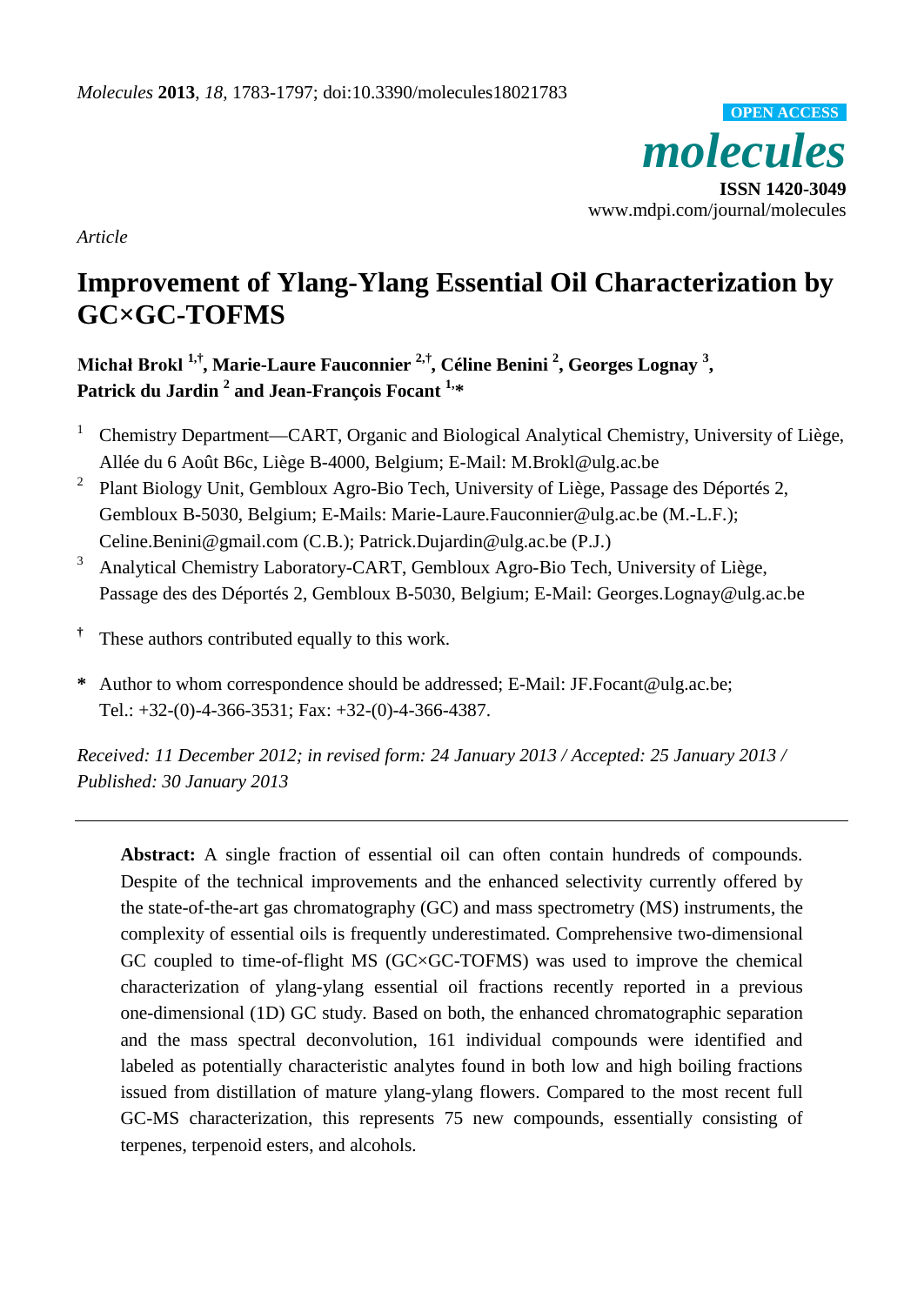**Keywords:** ylang-ylang; *Cananga odorata*; essential oil; comprehensive two-dimensional gas chromatography (GC×GC); time-of-flight mass spectrometry (TOFMS)

#### **1. Introduction**

Ylang-ylang essential oil, together with jasmine, rose and neroli, is one of the few essential oils extracted from flowers that are exploited at a large scale. Ylang-ylang essential oil is distilled from the mature fresh flowers of the *Annonaceae* family tropical tree *Cananga odorata* [Lam.] Hook f. and Thomson forma *genuina*. The plant originates from the Indonesian archipelago, but is currently exploited in the Western Indian Ocean islands, mainly in Comoros Islands, Mayotte and Madagascar [1,2]. Ylang-ylang essential oil is mainly used by the cosmetic industry in applications ranging from high grade perfume conception to soap manufacture, but also, to a lesser extent, in aromatherapy or even as a food ingredient [1,3–5]. In addition to a great cultural and tourism value of the plant, the production of ylang-ylang essential oil plays an important economic role as the oil represents the second most important export product for the Comoros Islands, after clovers [1,6].

Ylang-ylang essential oil production has the particularity of relying on a fractionation based on distillation times, resulting in four to five grades of oil that have different commercial applications. Commercial grades strongly differ in their chemical composition, the first fraction being richer in very volatile compounds like esters, aldehydes or alcohols, while the last fraction is richer in less volatile compounds like sesquiterpenes [2]. In the past, the chemical composition of ylang-ylang essential oil fractions has been studied by gas chromatography coupled to mass spectrometry (GC-MS), especially quadrupole analyzers, revealing its complexity [4,7]. This permitted researchers to highlight the major components of the oil and use them for quality and/or origin control. In the aroma and flavor industries, the standard published by the French standardization system [AFNOR, ISO 3063:2004(E)] is considered to be the reference. This ISO standard is based on the measurement and comparison of 15 major compounds, but only allows distinguishing between two groups of essential oils, based on geographic origin: Mayotte/Comoros Islands and Madagascar [8].

Despite its economic and social importance, little is known about the chemical variability of ylang-ylang essential oil and factors potentially causing it. In a previous work based on the monitoring of the 15 "AFNOR" compounds, we highlighted significant variations in oil compositions between islands, but also within plantations on a same island. Moreover, the genetic differentiation pattern was shown to be different from the chemical differentiation pattern, which indicated a possible important environmental effect (climate, edaphic conditions, soil composition, solar exposition and agronomic practices) [9]. To refine those findings, we recently carried out a deeper and more exhaustive GC-MS investigation of the chemical characterization of four fractions of ylang-ylang essential oil distillated in controlled conditions in four different locations (Grand Comore, Mayotte, Nosi Bé and Ambanja). As a result, a total of 119 potentially characteristic compounds were reported, among which 32 compounds had never been reported before. Quantification performed by GC coupled to flame ionization detection (FID) further allowed us to build regression trees that permitted to differentiate the four geographic origins for the four fractions [2]. The chemical polymorphism that was highlighted in that study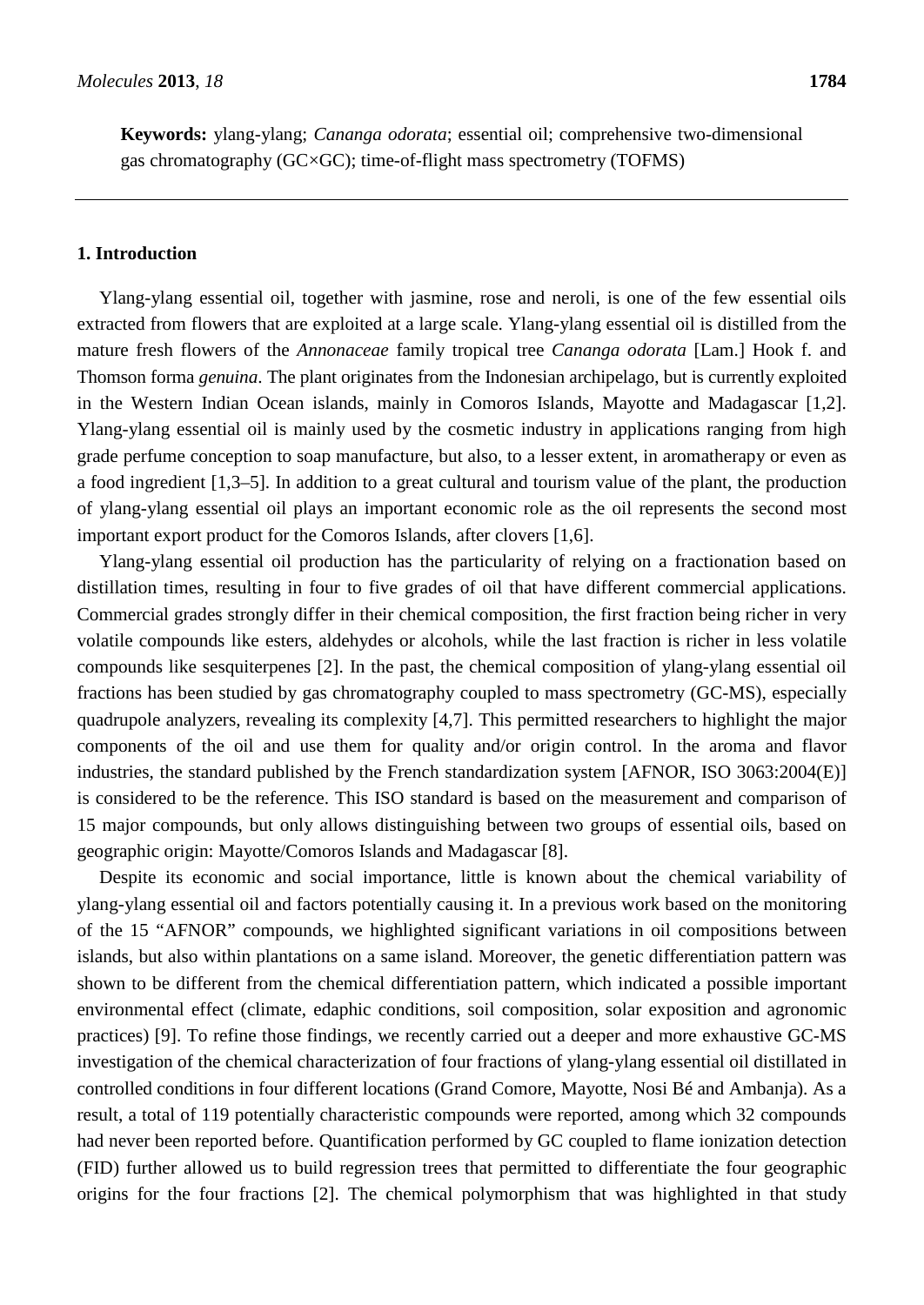represents an interesting tool for perfumers and flavorists in search of new specific raw material for their compositions.

Comprehensive two-dimensional gas chromatography (GC×GC) is an already well-established technique used to perform separations of highly complex mixtures of GC-amenable compounds [10–12]. It has successfully been applied for the analysis of specific essential oils [13–15]. As compared to one-dimensional gas chromatography (1DGC), the use of two separation mechanisms results in a significant increase of peak capacity, whereas modulation can provide an improvement in sensitivity [16]. Coupling this technique to time-of-flight mass spectrometer (TOFMS), capable of acquiring up to 500 full-range spectra per second [17], offers the possibility of mass deconvolution—an additional tool to resolve coelutions in the mass spectral domain.

Based on the complexity of the 1DGC chromatogram generated in our previous study [2], we investigated the use of GC×GC-TOFMS for a more exhaustive analysis of selected ylang-ylang essential oil fractions with the aim of improving the differentiation approach. For this conceptual study, we focused our efforts on the first and the last fractions issued from the distillation of an ylang-ylang essential oil produced from fresh flowers collected in Mayotte.

#### **2. Results and Discussion**

Figure 1 represents the total ion current (TIC) surface plot of the signal recorded for the most volatile fraction of the ylang-ylang essential oil from Mayotte (fraction 1). The background contour line represents the reconstructed 1D trace, issued from the summation of chromatographic signals collected along the second dimension retention time axis  $({}^2t_R)$ , and reflects the separation that could be achieved using classical 1DGC.



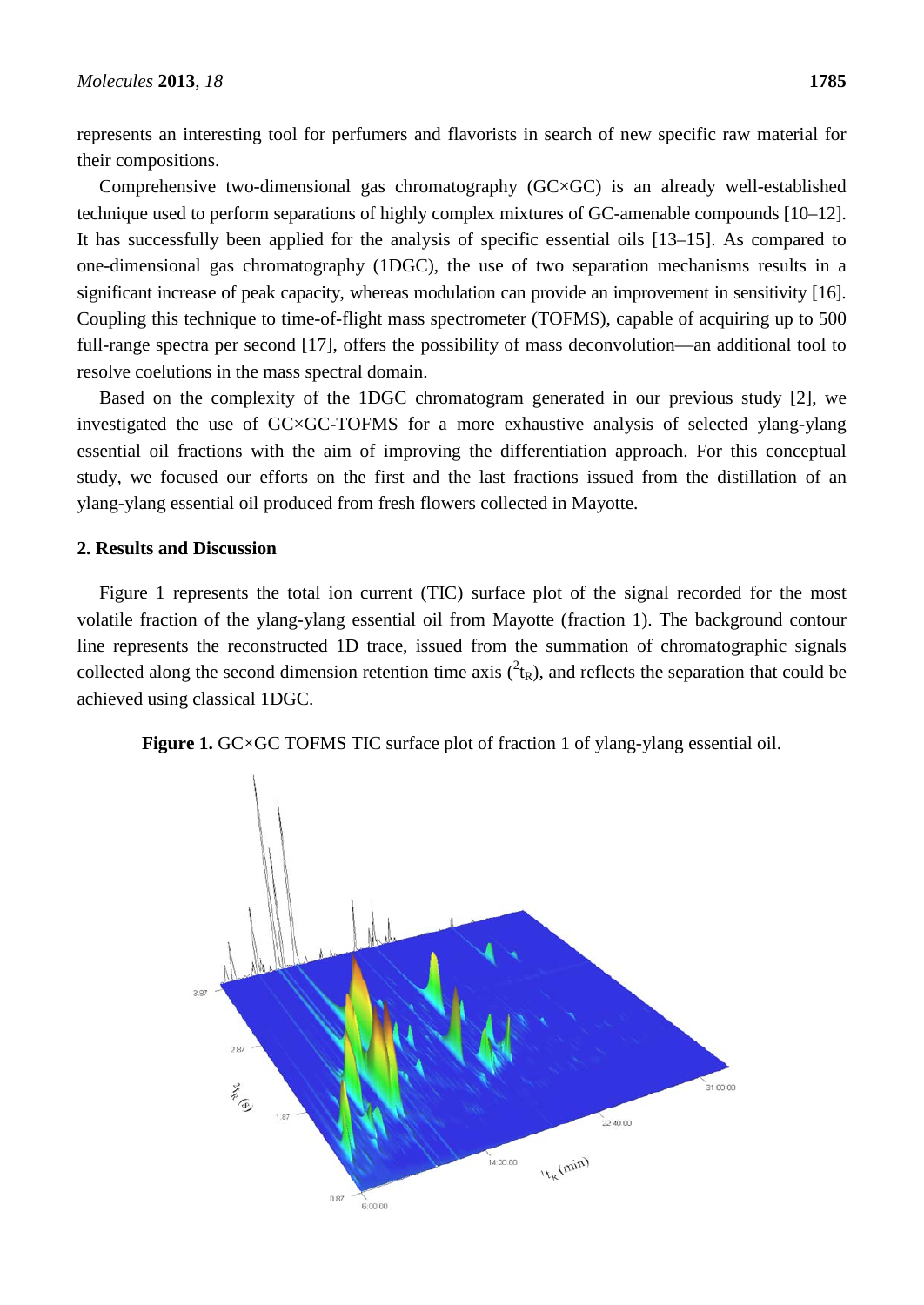Several 1DGC coelutions are visible and the number of peaks separated in the two-dimensional chromatographic space clearly surpasses the number of peaks separated in the reconstructed 1DGC trace. This includes situations where peaks are present at levels that differ of several orders of magnitude, for which the identification of the low level coeluters would have been particularly difficult, even with the help of mass spectral deconvolution. The use of the combination of a low polar 5% phenyl phase for the first dimension  $({}^{1}D)$  with a medium polar 50% phenyl polysilphenylene phase for the second dimension  $(^{2}D)$  allowed an efficient use of the available chromatographic space. Peak widths at half height in  ${}^{2}D$  ranged from 100 ms to 150 ms and were distributed over 3 s of the 4 s modulation period ( $P_M$ ). Tailing was observed for some of the most abundant compounds in <sup>2</sup>D. This resulted in a slight wrap-around of the tails but did not practically affect the separation efficiency as it did not create coelution issues.

Several hundred peaks were detected and their deconvoluted mass spectral signatures were processed against mass spectrometry libraries. In several cases, it appeared that, despite the use of two chromatographic separation axes, some peaks were still coeluting and were separated by mass spectral deconvolution. The TOFMS acquisition rate of 100 spectra  $s^{-1}$  permitted to differentiate between peaks with the same first dimension retention times  $({}^1$ t<sub>R</sub>) (identical linear retention indices  $(I^T)$ ) but exhibiting slight differences in <sup>2</sup>t<sub>R</sub> values. Figure 2 illustrates such a case  $({}^1$ t<sub>R</sub>(A) =  ${}^1$ t<sub>R</sub>(B),  ${}^2$ t<sub>R</sub>(A) = 2.32 s and  ${}^{2}t_{R}(B) = 2.36$  s) where the peak apexes of compounds A and B were only 40 ms apart of each other.

**Figure 2.** Deconvoluted ion current (DIC) traces for two coeluting esters. DICs were reconstructed based on unique masses of *m/z* 115 for 1-phenylallyl acetate and *m/z* 104 for 2-phenylethyl acetate; the signal for 1-phenylallyl acetate has been magnified 20 times for clarity. The mass spectrum on the top represents the raw data. The mass spectra on the left and on the right represent the deconvoluted signals of 1-phenylallyl acetate and 2-phenylethyl acetate, respectively.

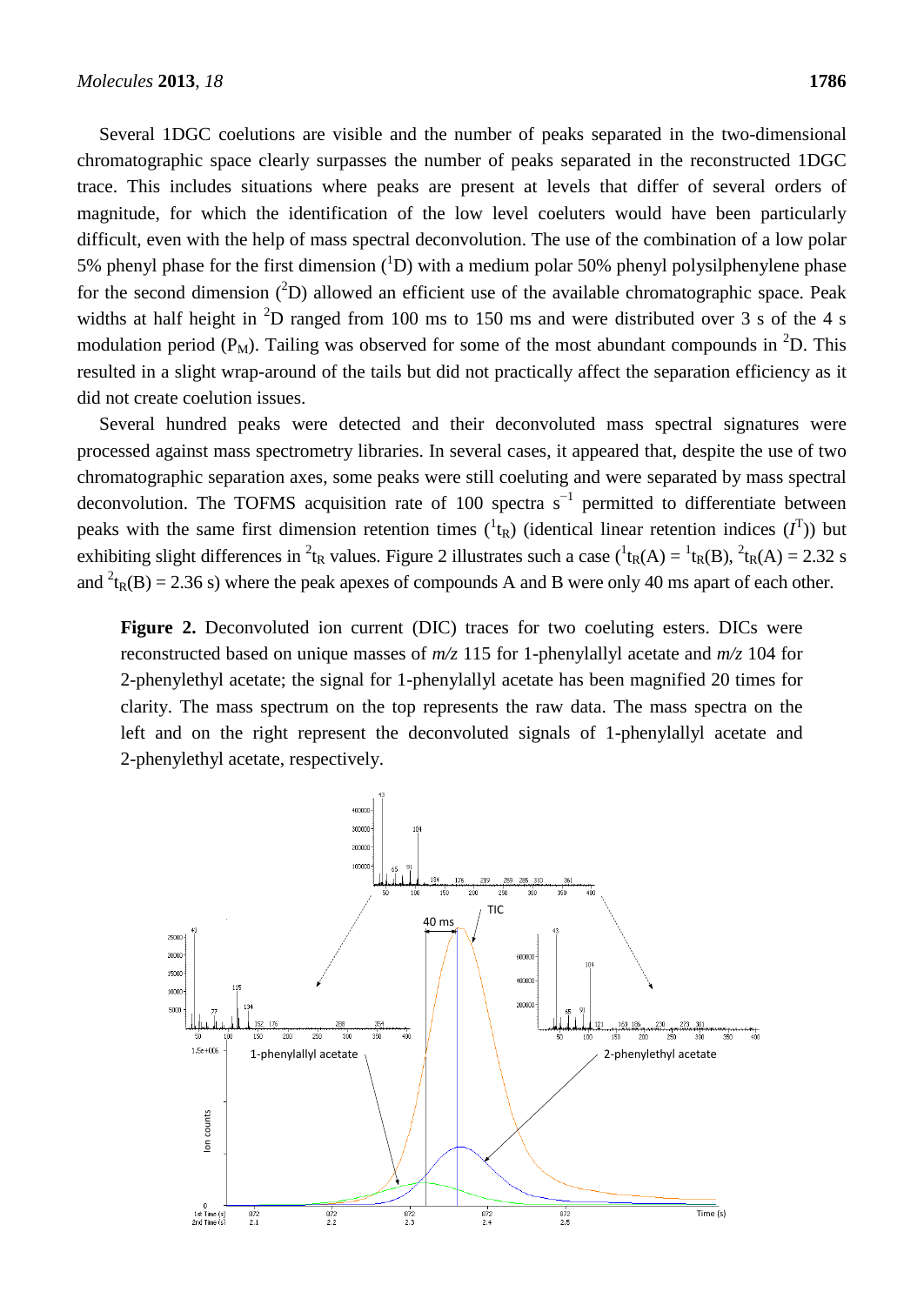In such a critical scenario (only four full mass spectra acquired in between peak apexes), the deconvolution software was able to separate two MS signals and further successively identified them by mass library searching (forward-reverse similarities of 826–897 and forward-reverse similarities of 935–952, respectively for compound A and B). The lower score of library matching for compound A (1-phenylallyl acetate), compared to compound B (2-phenylethyl acetate) is, most probably, to be related to the much lower concentration, resulting in lowering the intensity of the MS signal.

After first data processing, peak tables for fractions 1 and 4 accounted for 681 and 839 hits, respectively. During the second processing, artifacts and column bleeding were removed, leaving 370 and 446 hits for fractions 1 and 4, respectively. From those, 161 individual compounds were identified and labeled as potentially characteristic analytes found in either fraction 1 or 4. This selection was based on manual review of the large peak tables, focusing on signals that exhibited signal to noise ratio (S/N) values greater than 200, and forward and reverse library match similarity factor over 750 and 800, respectively. Selected compounds, along with their calculated  $I^T$ ,  ${}^1$ t<sub>R</sub>,  ${}^2$ t<sub>R</sub>, molecular formula, and a relative abundance are listed in Table 1. As a comparison, the previous GC-MS study [2] reported 96 compounds present in either fraction 1 or 4. Amongst those 96 compounds, 79 were also found in the list of 161 compounds generated from GC×GC-TOFMS analysis.

| No.              | <b>Name</b>                   | $I^{\mathrm{T}}$ |                                                          | Formula         | <b>Relative abundance %</b> |                   |
|------------------|-------------------------------|------------------|----------------------------------------------------------|-----------------|-----------------------------|-------------------|
|                  |                               |                  | $^{1}$ t <sub>R</sub> (min:s), $^{2}$ t <sub>R</sub> (s) |                 | <b>Fraction 1</b>           | <b>Fraction 4</b> |
| $\mathbf{1}$     | $3$ -hexen-1-ol <sup>#</sup>  | 867              | 6:16, 1.28                                               | $C_6H_{12}O$    | tr                          |                   |
| $\boldsymbol{2}$ | 3-methyl-3-buten-1-ol acetate | 885              | 6:36, 1.26                                               | $C_7H_{12}O_2$  | 2.16                        | 0.22              |
| $\mathbf{3}$     | heptanal                      | 907              | 7:00, 1.29                                               | $C_7H_{14}O$    | $0.05^{\dagger}$            |                   |
| 4                | 3-methyl-2-butenyl acetate    | 923              | 7:16, 1.38                                               | $C_7H_{12}O_2$  | 4.24                        | 0.32              |
| 5                | $\alpha$ -pinene              | 941              | 7:36, 1.17                                               | $C_{10}H_{16}$  | 0.1                         | 0.04              |
| 6                | benzaldehyde                  | 967              | 8:04, 1.87                                               | $C_7H_6O$       | 0.21                        | 0.05              |
| 7                | sabinene <sup>#</sup>         | 978              | 8:16, 1.27                                               | $C_{10}H_{16}$  | tr                          |                   |
| 8                | 6-methyl-5-hepten-2-one       | 986              | 8:24, 1.52                                               | $C_8H_{14}O$    | 0.07                        | $0.03^{\dagger}$  |
| 9                | $\beta$ -myrcene              | 993              | 8:32, 1.27                                               | $C_{10}H_{16}$  | 0.29                        | tr                |
| 10               | decane *                      | 1000             | 8:40, 1.13                                               | $C_{10}H_{22}$  | tr                          | 0.03              |
| 11               | $(3Z)$ -3-hexenyl acetate     | 1003             | 8:44, 1.47                                               | $C_8H_{14}O_2$  | 0.5                         | 0.03              |
| 12               | $n$ -hexyl acetate            | 1009             | 8:52, 1.42                                               | $C_8H_{16}O_2$  | 0.97                        | 0.07              |
| 13               | $\alpha$ -phellandrene *      | 1012             | 8:56, 1.33                                               | $C_{10}H_{16}$  | tr                          | tr                |
| 14               | <i>p</i> -cresyl methyl ether | 1025             | 9:12, 1.88                                               | $C_8H_{10}O$    | 9.7                         | 1.63              |
| 15               | $\beta$ -limonene*            | 1034             | 9:24, 1.36                                               | $C_{10}H_{16}$  | 0.13                        | 0.15              |
| 16               | 1,8-cineole                   | 1037             | 9:28, 1.45                                               | $C_{10}H_{18}O$ | 1.11                        | 0.22              |
| 17               | benzyl alcohol                | 1037             | 9:28, 2.13                                               | $C_7H_8O$       | 0.53                        | tr                |
| 18               | $\beta$ -ocimene *            | 1046             | 9:40, 1.38                                               | $C_{10}H_{16}$  | 0.07                        | tr                |
| 19               | ester (MW 174)                | 1046             | 9:40, 1.71                                               | $C_8H_{14}O_4$  | 0.28                        | tr                |
| 20               | phenyl acetaldehyde           | 1046             | 9:40, 2.16                                               | $C_8H_8O$       | 0.17                        | $tr^{\dagger}$    |
| 21               | $p$ -cresol                   | 1070             | 10:12, 2.10                                              | $C_7H_8O$       | 0.19                        | 0.05              |

**Table 1.** Selected compounds from fractions 1 and 4 of ylang-ylang essential oil.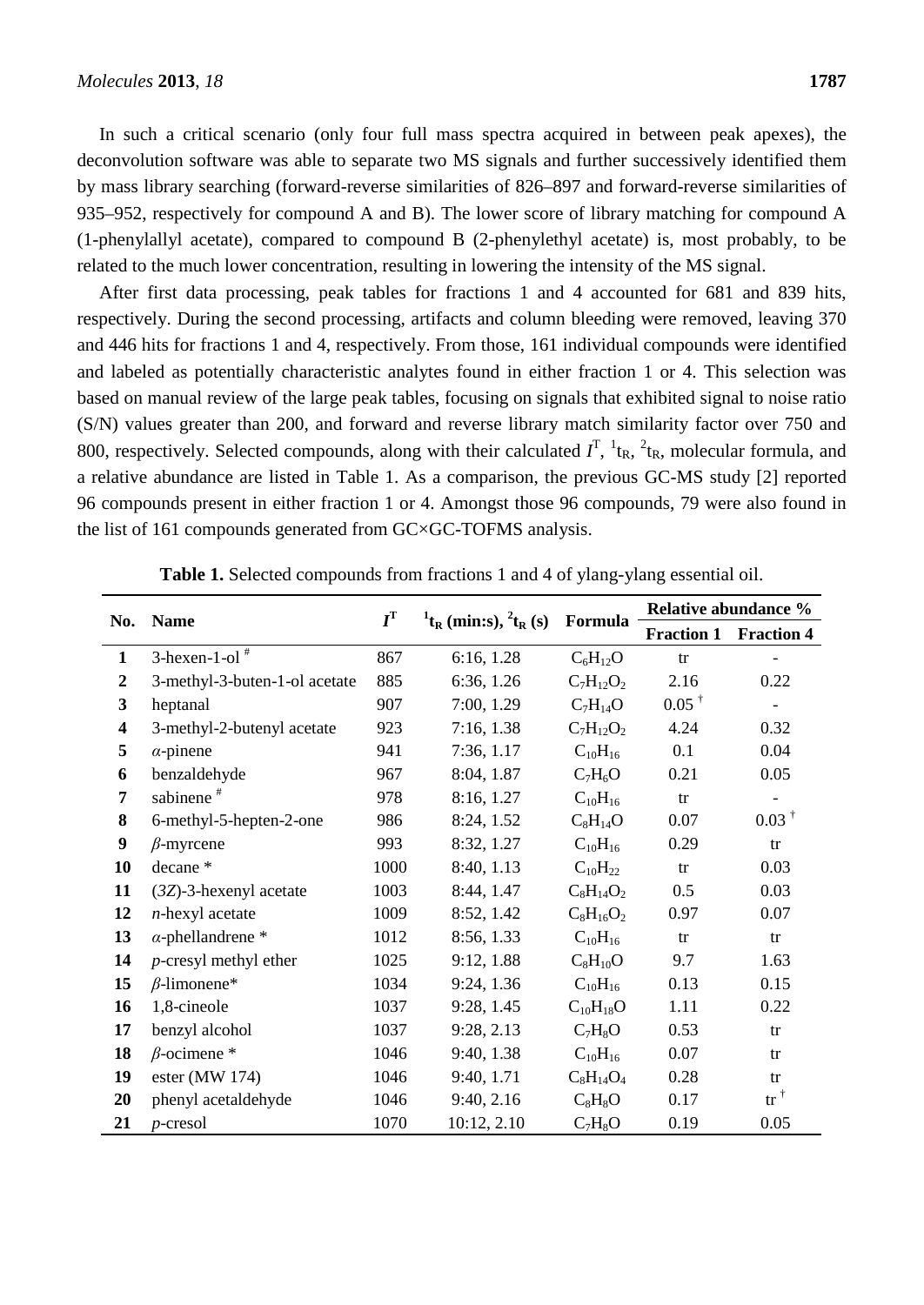| No.      | <b>Name</b>                                                      | $I^{\mathrm{T}}$ | $^{1}t_{R}$ (min:s), $^{2}t_{R}$ (s) | Formula                       | Relative abundance %      |                                |
|----------|------------------------------------------------------------------|------------------|--------------------------------------|-------------------------------|---------------------------|--------------------------------|
|          |                                                                  |                  |                                      |                               | <b>Fraction 1</b><br>0.02 | <b>Fraction 4</b>              |
| 22       | cis-linalool oxide (furanoid)<br>trans-linalool oxide (furanoid) | 1073<br>1088     | 10:16, 1.53                          | $C_{10}H_{18}O_2$             | $tr^{\dagger}$            |                                |
| 23       |                                                                  | 1089             | 10:36, 1.59<br>10:36, 2.18           | $C_{10}H_{18}O_2$             |                           |                                |
| 24<br>25 | 2-methoxyphenol<br>terpinolene <sup>#</sup>                      | 1097             | 10:48, 1.78                          | $C_7H_8O_2$                   | 0.7<br>0.07               | tr                             |
| 26       | methyl benzoate                                                  | 1098             | 10:48, 2.25                          | $C_{10}H_{16}$<br>$C_8H_8O_2$ | 6.05                      | 0.69                           |
| 27       | undecane <sup>*</sup>                                            | 1100             | 10:36, 1.24                          | $C_{11}H_{24}$                |                           |                                |
| 28       | linalool                                                         | 1100             | 10:52, 1.76                          | $C_{10}H_{18}O$               | 8.95                      | $\mathop{\mathrm{tr}}$<br>0.34 |
| 29       | levoglucosenone *                                                | 1101             | 10:52, 3.22                          | $C_6H_6O_3$                   | $\mathop{\mathrm{tr}}$    | 0.07                           |
| 30       | monoterpene (MW 136) *                                           | 1112             | 11:08, 1.34                          | $C_{10}H_{16}$                | 0.05                      | 0.42                           |
| 31       | methyl 3-methylbutanoate *                                       | 1117             | 11:16, 1.58                          | $C_6H_{12}O_2$                | $\mathop{\mathrm{tr}}$    |                                |
| 32       | methyl caprylate *                                               | 1123             | 11:24, 1.54                          | $C_9H_{18}O_2$                | 0.43                      | 7.24                           |
| 33       | $\alpha$ -pyronene *                                             | 1126             | 11:28, 1.52                          | $C_{10}H_{16}$                | 0.04                      |                                |
| 34       | plinol A <sup>*</sup>                                            | 1132             | 11:36, 1.67                          | $C_{10}H_{18}O$               | 0.14                      |                                |
| 35       | monoterpene (MW 136) $*$                                         | 1134             | 11:40, 1.39                          | $C_{10}H_{16}$                | 0.03                      | 0.17                           |
| 36       | phenylacetonitrile                                               | 1138             | 11:44, 2.79                          | $C_8H_7N$                     | 0.02                      | $\mathop{\mathrm{tr}}$         |
| 37       | veratrole                                                        | 1141             | 11:48, 2.39                          | $C_8H_{10}O_2$                | 0.07                      | $tr^{\dagger}$                 |
| 38       | plinol $D^*$                                                     | 1149             | 12:00, 1.73                          | $C_{10}H_{18}O$               | 0.05                      |                                |
| 39       | 1-phenyl-2-propen-1-ol *                                         | 1152             | 12:04, 2.28                          | $C_9H_{10}O$                  | $\mathop{\mathrm{tr}}$    | tr                             |
| 40       | benzyl acetate                                                   | 1167             | 12:24, 2.57                          | $C_9H_{10}O_2$                | 27.48                     | 0.07                           |
| 41       | ethyl benzoate                                                   | 1175             | 12:36, 2.15                          | $C_9H_{10}O_2$                | 0.42                      |                                |
| 42       | 2-methoxy-4-methylphenol                                         | 1192             | 13:00, 2.29                          | $C_8H_{10}O_2$                | 0.03                      | tr                             |
| 43       | methyl salicylate                                                | 1198             | 13:08, 2.30                          | $C_8H_8O_3$                   | 0.32                      | 0.15                           |
| 44       | dodecane *                                                       | 1200             | 13:12, 1.27                          | $C_{12}H_{26}$                | ${\rm tr}$                | tr                             |
| 45       | $\alpha$ -terpineol                                              | 1200             | 13:12, 1.88                          | $C_{10}H_{18}O$               | 0.26                      | tr                             |
| 46       | methyl chavicol                                                  | 1201             | 13:12, 2.10                          | $C_{10}H_{12}O$               | 0.06                      | $\overline{\phantom{a}}$       |
| 47       | 1-methoxy-4-propylbenzene *                                      | 1209             | 13:24, 1.96                          | $C_{10}H_{14}O$               | $\mathop{\mathrm{tr}}$    | tr                             |
| 48       | $nerol$ <sup>#</sup>                                             | 1225             | 13:48, 1.82                          | $C_{10}H_{18}O$               | tr                        |                                |
| 49       | linalyl acetate                                                  | 1249             | 14:24, 1.63                          | $C_{12}H_{20}O_2$             | 0.03                      | $\overline{\phantom{0}}$       |
| 50       | geraniol                                                         | 1249             | 14:24, 1.92                          | $C_{10}H_{18}O$               | 0.36                      | tr                             |
| 51       | 1-phenylallyl acetate *                                          | 1255             | 14:32, 2.32                          | $C_{11}H_{12}O_2$             | $\mathop{\mathrm{tr}}$    | tr                             |
| 52       | 2-phenylethyl acetate                                            | 1255             | 14:32, 2.36                          | $C_{10}H_{12}O_2$             | 0.57                      | tr                             |
| 53       | 4-methoxy benzaldehyde *                                         | 1261             | 14:40, 2.90                          | $C_8H_8O_2$                   | $\mathop{\mathrm{tr}}$    | $\overline{\phantom{a}}$       |
| 54       | geranial                                                         | 1268             | 14:52, 2.04                          | $C_{10}H_{16}O$               | 0.03                      | $tr^{\dagger}$                 |
| 55       | diethyl 1,5-pentanedioate *                                      | 1274             | 15:00, 2.14                          | $C_9H_{16}O_4$                | $\mathop{\mathrm{tr}}$    | tr                             |
| 56       | trans-anethol                                                    | 1290             | 15:24, 2.31                          | $C_{10}H_{12}O$               | 0.36                      | tr                             |
| 57       | $1H$ -indole $*$                                                 | 1299             | 15:36, 3.28                          | $C_8H_7N$                     | ${\rm tr}$                | tr                             |
| 58       | 2-phenylnitroethane                                              | 1301             | 15:40, 2.96                          | $C_8H_9NO_2$                  | 0.25                      | 0.03                           |
| 59       | vinyl butyrate *                                                 | 1309             | 15:52, 2.07                          | $C_6H_{10}O_2$                | tr                        | tr                             |
| 60       | cinnamyl alcohol                                                 | 1309             | 15:52, 2.81                          | $C_9H_{10}O$                  | tr                        | $tr^{\dagger}$                 |
| 61       | $p$ -vinylguaiacol                                               | 1314             | 16:00, 2.56                          | $C_9H_{10}O_2$                | $\mbox{tr}^{\,\dagger}$   | tr                             |
| 62       | sesquiterpene (MW 204) *                                         | 1318             | 15:48, 2.11                          | $C_{15}H_{24}$                |                           | tr                             |
| 63       | diethyl $(2E)$ -3-methyl-2-<br>pentanedioate *                   | 1325             | 16:16, 2.17                          | $C_{10}H_{16}O_4$             | $\mathop{\mathrm{tr}}$    | 0.02                           |

**Table 1.** *Cont.*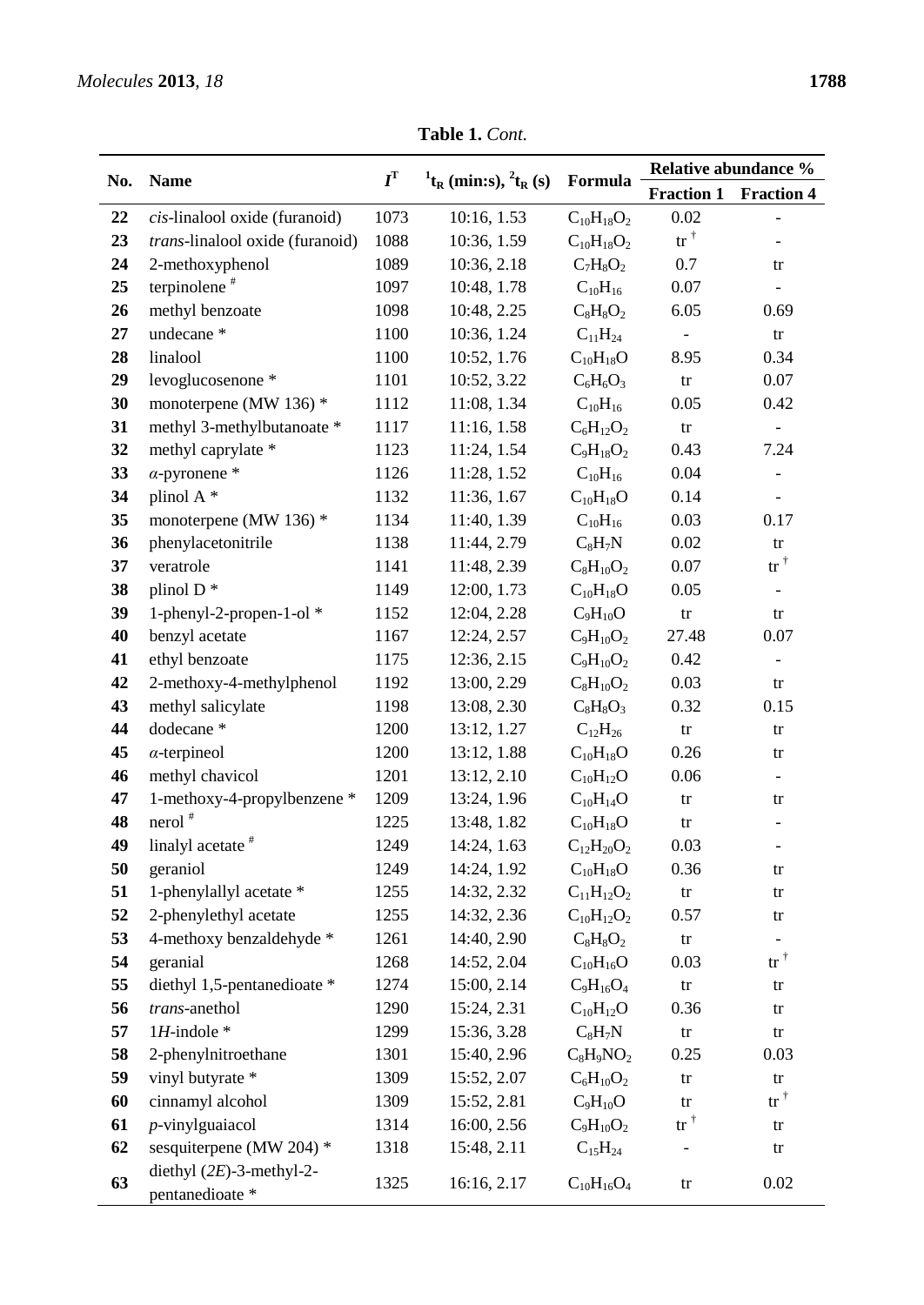**Table 1.** *Cont.*

|     | <b>Name</b>                                  | $I^{\mathrm{T}}$ |                                                          |                   | Relative abundance %   |                         |
|-----|----------------------------------------------|------------------|----------------------------------------------------------|-------------------|------------------------|-------------------------|
| No. |                                              |                  | $^{1}$ t <sub>R</sub> (min:s), $^{2}$ t <sub>R</sub> (s) | Formula           | <b>Fraction 1</b>      | <b>Fraction 4</b>       |
| 64  | 2,5-dimethyl-3-methylene-1,5-<br>heptadiene* | 1330             | 16:24, 1.54                                              | $C_{10}H_{16}$    | $\mathop{\mathrm{tr}}$ | 0.04                    |
| 65  | methyl 2-methoxybenzoate <sup>#</sup>        | 1334             | 16:28, 2.97                                              | $C_9H_{10}O_3$    | $\mathop{\mathrm{tr}}$ | ${\rm tr}$              |
| 66  | bicycloelemene                               | 1338             | 16:36, 1.58                                              | $C_{15}H_{24}$    | 0.03                   | 0.29                    |
| 67  | 5-indanol                                    | 1339             | 16:36, 2.66                                              | $C_9H_{10}O$      | $\mathop{\mathrm{tr}}$ | tr                      |
| 68  | ester (MW 190) *                             | 1341             | 16:40, 2.14                                              | $C_{12}H_{14}O_2$ | $\mathop{\mathrm{tr}}$ | tr                      |
| 69  | benzyl butyrate                              | 1347             | 16:48, 2.32                                              | $C_{11}H_{14}O_2$ | 0.06                   | $\mathrm{tr}^{\dagger}$ |
| 70  | methyl 2-aminobenzoate *                     | 1347             | 16:48, 2.99                                              | $C_8H_9NO_2$      | $\mathop{\mathrm{tr}}$ | ${\rm tr}$              |
| 71  | $\alpha$ -cubebene*                          | 1354             | 17:00, 1.53                                              | $C_{15}H_{24}$    | $\mathop{\mathrm{tr}}$ | 0.09                    |
| 72  | eugenol                                      | 1355             | 17:00, 2.47                                              | $C_{10}H_{12}O_2$ | $\mathop{\mathrm{tr}}$ |                         |
| 73  | benzenepropanol, acetate *                   | 1371             | 17:24, 2.39                                              | $C_{11}H_{14}O_2$ | 0.03                   | ${\rm tr}$              |
| 74  | neryl acetate                                | 1373             | 17:28, 1.95                                              | $C_{12}H_{20}O_2$ | 2.74                   | 0.21                    |
| 75  | geranyl acetate                              | 1376             | 17:32, 2.00                                              | $C_{12}H_{20}O_2$ | $\overline{2}$         | $\Box$                  |
| 76  | methyl 4-methoxybenzoate                     | 1377             | 17:32, 2.79                                              | $C_9H_{10}O_3$    | 0.08                   | tr                      |
| 77  | $\alpha$ -ylangene                           | 1378             | 17:16, 1.67                                              | $C_{15}H_{24}$    |                        | 0.06                    |
| 78  | butyl benzoate                               | 1376             | 17:32, 2.31                                              | $C_{11}H_{14}O_2$ | 0.04                   | $tr^{\dagger}$          |
| 79  | $\alpha$ -copaene                            | 1384             | 17:44, 1.59                                              | $C_{15}H_{24}$    | 0.11                   | 0.76                    |
| 80  | sesquiterpene (MW 204) *                     | 1389             | 17:32, 1.72                                              | $C_{15}H_{24}$    |                        | 0.07                    |
| 81  | $\beta$ -bourbonene                          | 1392             | 17:56, 1.64                                              | $C_{15}H_{24}$    | $tr^{\dagger}$         | tr                      |
| 82  | $\beta$ -cubebene                            | 1395             | 18:00, 1.64                                              | $C_{15}H_{24}$    | 0.13                   | 0.56                    |
| 83  | vanillin                                     | 1399             | 18:04, 3.30                                              | $C_8H_8O_3$       | $\mathop{\mathrm{tr}}$ | 0.05                    |
| 84  | tetradecane *                                | 1400             | 18:08, 1.35                                              | $C_{14}H_{30}$    | tr                     | $\mathop{\mathrm{tr}}$  |
| 85  | sesquiterpene (MW 204) *                     | 1403             | 17:52, 1.71                                              | $C_{15}H_{24}$    |                        | tr                      |
| 86  | 2-methoxy-4-(1-propenyl)-phenol *            | 1407             | 18:16, 2.59                                              | $C_{10}H_{12}O_2$ | $\mathop{\mathrm{tr}}$ | tr                      |
| 87  | $p$ -anisyl acetate                          | 1418             | 18:32, 2.77                                              | $C_{10}H_{12}O_3$ | 0.04                   | tr                      |
| 88  | $\beta$ -ylangene *                          | 1429             | 18:48, 1.79                                              | $C_{15}H_{24}$    | 1.71                   | 0.73                    |
| 89  | $\beta$ -copaene                             | 1440             | 19:04, 1.78                                              | $C_{15}H_{24}$    | 0.72                   | 0.12                    |
| 90  | sesquiterpene (MW 204) *                     | 1442             | 18:48, 1.88                                              | $C_{15}H_{24}$    | $\blacksquare$         | 7.48                    |
| 91  | cinnamyl acetate                             | 1447             | 19:12, 2.78                                              | $C_{11}H_{12}O_2$ | 0.9                    | 1.59                    |
| 92  | 3-methyl-3-butenyl benzoate *                | 1449             | 19:16, 2.37                                              | $C_{12}H_{14}O_2$ | 0.03                   | ${\rm tr}$              |
| 93  | isoeugenol                                   | 1452             | 19:20, 2.65                                              | $C_{10}H_{12}O_2$ | 0.63                   | 0.38                    |
| 94  | $\beta$ -caryophyllene                       | 1455             | 19:24, 1.79                                              | $C_{15}H_{24}$    | 0.37                   | 0.3                     |
| 95  | aromandendrene*                              | 1460             | 19:32, 1.79                                              | $C_{15}H_{24}$    | 0.06                   | 1.53                    |
| 96  | $\alpha$ -humulene                           | 1467             | 19:24, 1.96                                              | $C_{15}H_{24}$    |                        | 6.2                     |
| 97  | isogermacrene-D                              | 1472             | 19:48, 1.77                                              | $C_{15}H_{24}$    | 0.03                   | 1.83                    |
| 98  | $\alpha$ -ionene*                            | 1483             | 20:04, 1.78                                              | $C_{13}H_{18}$    | $tr^{\dagger}$         | $\mathop{\mathrm{tr}}$  |
| 99  | germacrene-D                                 | 1495             | 20:20, 1.80                                              | $C_{11}H_{22}O$   | $\mathop{\mathrm{tr}}$ | 2.76                    |
| 100 | 3-methyl-2-butenyl benzoate                  | 1492             | 20:16, 2.47                                              | $C_{12}H_{14}O_2$ | 0.39                   | 0.21                    |
| 101 | pentadecane*                                 | 1500             | 20:28, 1.41                                              | $C_{15}H_{32}$    | $\mathop{\mathrm{tr}}$ | ${\rm tr}$              |
| 102 | $(Z,E)$ - $\alpha$ -farnesene*               | 1503             | 20:16, 1.87                                              | $C_{15}H_{24}$    |                        | 0.19                    |
| 103 | $\alpha$ -muurolene                          | 1503             | 20:16, 2.03                                              | $C_{15}H_{24}$    |                        | 0.31                    |
| 104 | $(E,E)$ - $\alpha$ -farnesene                | 1506             | 20:36, 1.79                                              | $C_{15}H_{24}$    | 1.62                   | 10.1                    |
| 105 | $\beta$ -curcumenene                         | 1512             | 20:44, 1.90                                              | $C_{15}H_{24}$    | 0.39                   | 2.73                    |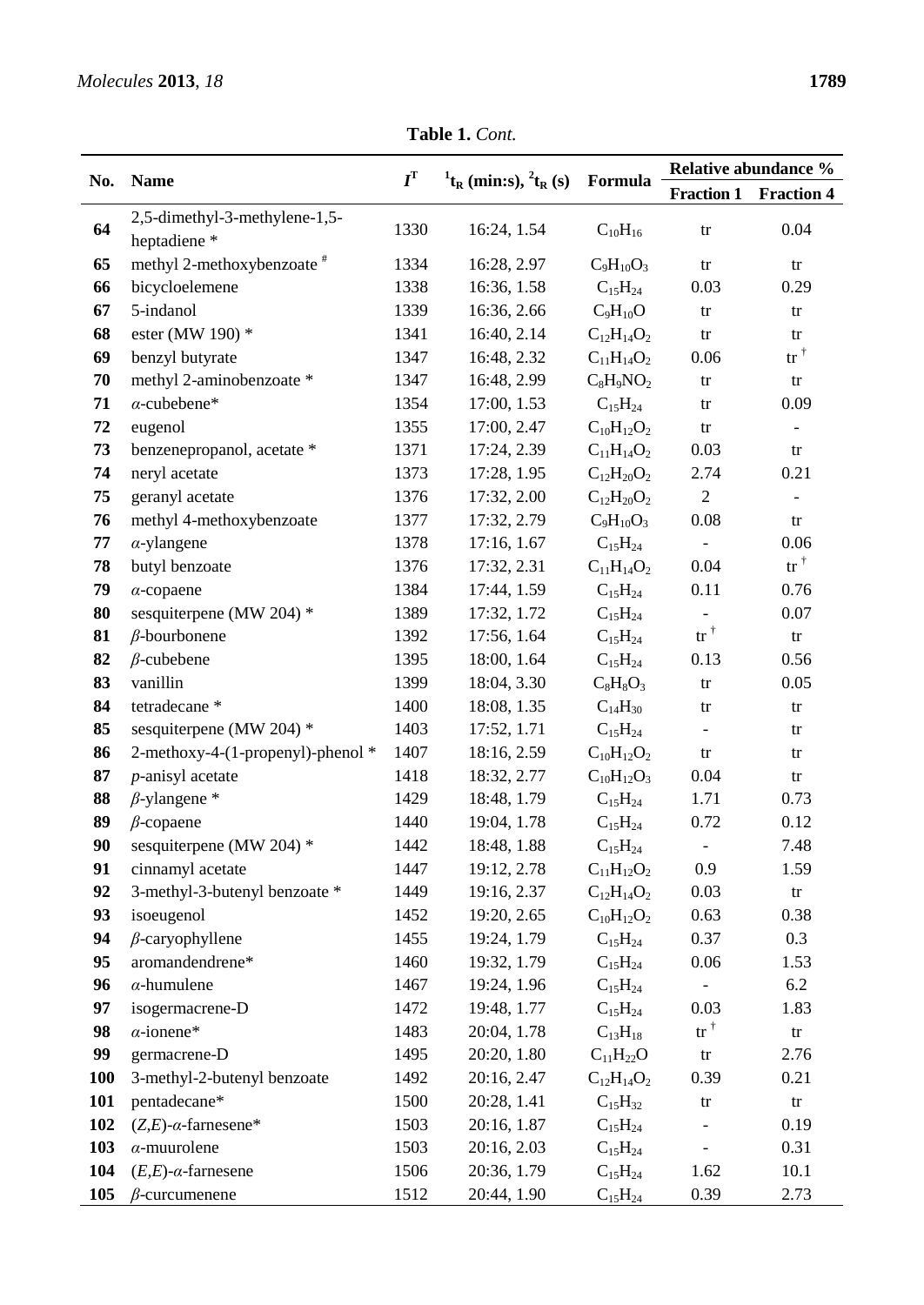**Table 1.** *Cont.*

|     |                                         | $I^{\mathrm{T}}$ | $^{1}$ t <sub>R</sub> (min:s), $^{2}$ t <sub>R</sub> (s) |                   | Relative abundance %       |                        |
|-----|-----------------------------------------|------------------|----------------------------------------------------------|-------------------|----------------------------|------------------------|
| No. | <b>Name</b>                             |                  |                                                          | Formula           | <b>Fraction 1</b>          | <b>Fraction 4</b>      |
| 106 | $\gamma$ -cadinene                      | 1521             | 20:56, 1.88                                              | $C_{15}H_{24}$    | tr                         | 2.14                   |
| 107 | $\delta$ -cadinene                      | 1527             | 21:04, 1.92                                              | $C_{15}H_{24}$    | 0.28                       | 0.61                   |
| 108 | guaiacyl acetone *                      | 1528             | 21:04, 3.26                                              | $C_{10}H_{12}O_3$ | $\mathop{\mathrm{tr}}$     | tr                     |
| 109 | zonarene                                | 1547             | 21:32, 1.87                                              | $C_{15}H_{24}$    | $\mathrm{tr}^{\, \dagger}$ | tr                     |
| 110 | sesquiterpene (MW 202) *                | 1540             | 21:04, 2.05                                              | $C_{15}H_{22}$    |                            | tr                     |
| 111 | benzyl 4-methylpentanoate *             | 1548             | 21:32, 2.33                                              | $C_{13}H_{18}O_2$ | tr                         | $\mathop{\mathrm{tr}}$ |
| 112 | elemol                                  | 1556             | 21:44, 1.99                                              | $C_{15}H_{26}O$   | tr                         | 0.02                   |
| 113 | cis-3-hexenyl benzoate                  | 1577             | 22:12, 2.37                                              | $C_{13}H_{16}O_2$ | tr                         | tr                     |
| 114 | germacren D-4-ol <sup>*</sup>           | 1589             | 22:28, 2.02                                              | $C_{15}H_{26}O$   | 0.06                       | tr                     |
| 115 | caryophyllene oxide                     | 1595             | 22:36, 2.17                                              | $C_{15}H_{24}O$   | 0.06                       | tr                     |
| 116 | hexadecane*                             | 1600             | 22:24, 1.51                                              | $C_{16}H_{34}$    | tr                         | $\mathop{\mathrm{tr}}$ |
| 117 | guaiol                                  | 1607             | 22:52, 2.05                                              | $C_{15}H_{26}O$   | tr                         | 0.46                   |
| 118 | isoeugenol acetate                      | 1607             | 22:52, 2.89                                              | $C_{12}H_{14}O_3$ | tr                         | ${\rm tr}$             |
| 119 | oxygenated sesquiterpene (MW 220) *     | 1625             | 22:56, 2.22                                              | $C_{15}H_{24}O$   | $\overline{\phantom{a}}$   | 0.06                   |
| 120 | sesquiterpene (MW 206) *                | 1625             | 22:56, 2.70                                              | $C_{15}H_{26}$    | $\overline{\phantom{a}}$   | ${\rm tr}$             |
| 121 | copaborneol                             | 1637             | 23:32, 2.11                                              | $C_{15}H_{26}O$   | tr                         | 0.03                   |
| 122 | sesquiterpene (MW 202) *                | 1643             | 23:20, 2.33                                              | $C_{15}H_{22}$    |                            | ${\rm tr}$             |
| 123 | $\tau$ -muurolol                        | 1652             | 23:52, 2.17                                              | $C_{15}H_{26}O$   | 0.06                       | 4.43                   |
| 124 | $\alpha$ -cadinol                       | 1664             | 24:08, 2.23                                              | $C_{15}H_{26}O$   | 0.07                       | 1.52                   |
| 125 | oxygenated sesquiterpene (MW 222) *     | 1671             | 23:56, 2.58                                              | $C_{15}H_{26}O$   | $\overline{\phantom{a}}$   | tr                     |
| 126 | bulnesol <sup>*</sup>                   | 1673             | 24:00, 2.34                                              | $C_{15}H_{26}O$   | tr                         | 0.05                   |
| 127 | sesquiterpene (MW 200) *                | 1674             | 24:00, 2.63                                              | $C_{15}H_{20}$    | $\overline{\phantom{a}}$   | ${\rm tr}$             |
| 128 | farnesene*                              | 1679             | 24:08, 2.35                                              | $C_{15}H_{24}$    | $\overline{\phantom{a}}$   | 0.11                   |
| 129 | sesquiterpene (MW 204) *                | 1682             | 24:12, 2.01                                              | $C_{15}H_{24}$    | $\qquad \qquad -$          | 0.02                   |
| 130 | $(2Z, 6E)$ -farnesol *                  | 1686             | 24:16, 2.37                                              | $C_{15}H_{26}O$   | $\overline{\phantom{a}}$   | 0.02                   |
| 131 | sesquiterpene (MW 204)*                 | 1686             | 24:16, 2.76                                              | $C_{15}H_{24}$    | $\overline{\phantom{a}}$   | 0.02                   |
| 132 | cetene*                                 | 1694             | 24:48, 1.52                                              | $C_{16}H_{32}$    | tr                         | 0.04                   |
| 133 | oxygenated sesquiterpene (MW 222)*      | 1695             | 24:28, 2.49                                              | $C_{15}H_{26}O$   |                            | tr                     |
| 134 | ester (MW 196) $*$                      | 1704             | 24:40, 1.99                                              | $C_{12}H_{20}O_2$ |                            | tr                     |
| 135 | globulol*                               | 1708             | 24:44, 2.53                                              | $C_{15}H_{26}O$   | $\overline{\phantom{0}}$   | tr                     |
| 136 | $(2Z, 6Z)$ -farnesol*                   | 1717             | 25:16, 2.10                                              | $C_{15}H_{26}O$   | 0.09                       | 1.43                   |
| 137 | sesquiterpene (MW 206)*                 | 1724             | 25:04, 2.57                                              | $C_{15}H_{26}$    | $\overline{\phantom{a}}$   | ${\rm tr}$             |
| 138 | ledane*                                 | 1732             | 25:36, 1.70                                              | $C_{15}H_{26}$    | tr                         | 0.15                   |
| 139 | $(2E, 6E)$ -farnesal*                   | 1739             | 25:44, 2.20                                              | $C_{15}H_{24}O$   | tr                         | $\mathop{\mathrm{tr}}$ |
| 140 | $(2E, 6E)$ -farnesol                    | 1741             | 25:24, 2.49                                              | $C_{15}H_{26}O$   |                            | 0.03                   |
| 141 | benzyl benzoate                         | 1776             | 26:28, 3.22                                              | $C_{14}H_{12}O_2$ | 0.97                       | 1.24                   |
| 142 | cis-2-methyl-7-octadecene*              | 1794             | 26:52, 1.54                                              | $C_{19}H_{38}$    | tr                         | 0.05                   |
| 143 | octadecane*                             | 1800             | 27:00, 1.49                                              | $C_{18}H_{38}$    | tr                         | $\mathop{\mathrm{tr}}$ |
| 144 | octadecanal*                            | 1818             | 27:20, 1.83                                              | $C_{18}H_{36}O$   | tr                         | 0.02                   |
| 145 | $(2E, 6E)$ -farnesyl acetate            | 1832             | 27:36, 2.07                                              | $C_{17}H_{28}O_2$ | 0.05                       | 2.05                   |
| 146 | $cis$ -Z- $\alpha$ -bisabolene epoxide* | 1875             | 28:04, 2.95                                              | $C_{15}H_{24}O$   | $\overline{\phantom{a}}$   | tr                     |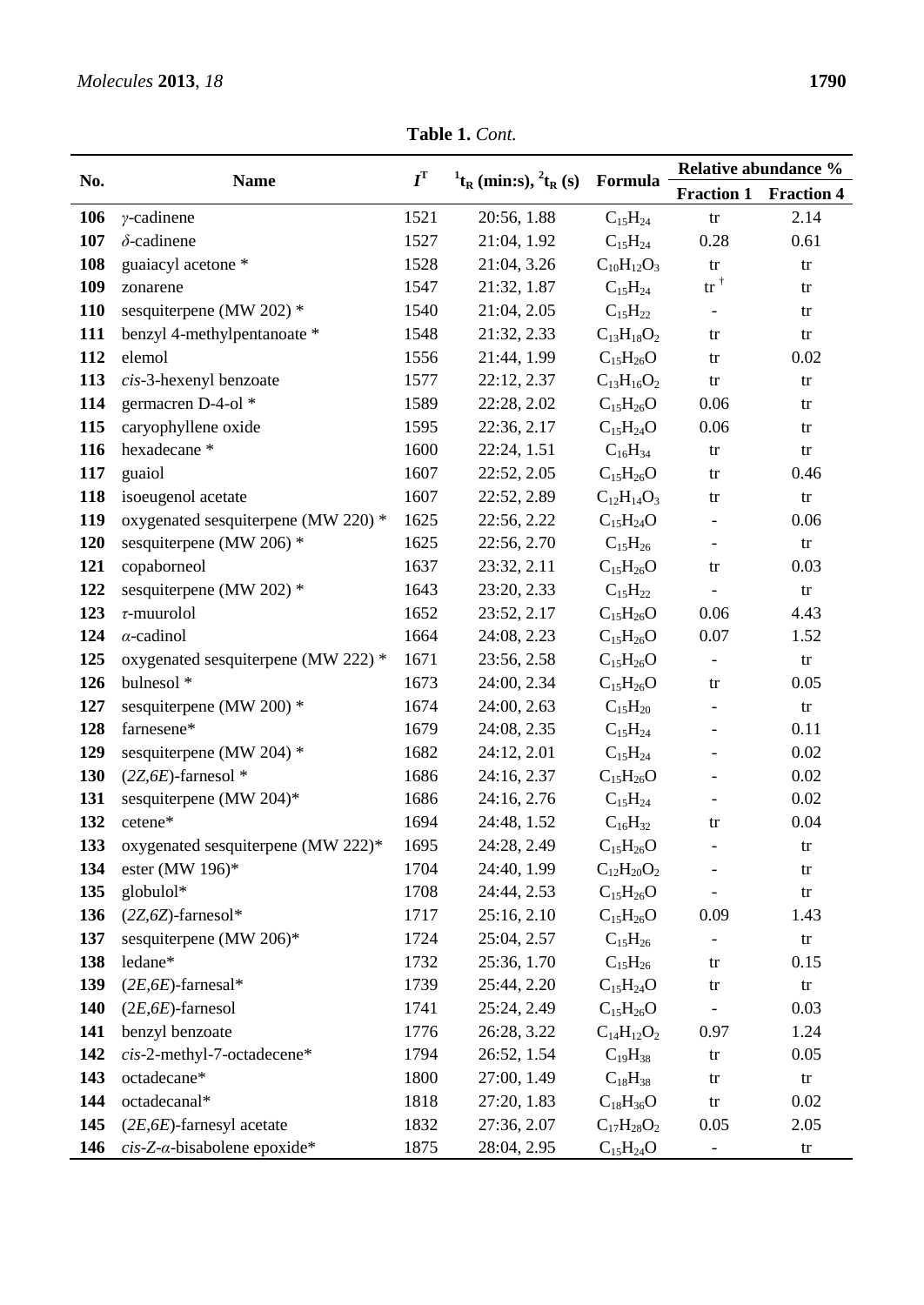| No. | <b>Name</b>           | $I^{\mathrm{T}}$ | $^{1}$ t <sub>R</sub> (min:s), $^{2}$ t <sub>R</sub> (s) | Formula           | Relative abundance %     |                   |
|-----|-----------------------|------------------|----------------------------------------------------------|-------------------|--------------------------|-------------------|
|     |                       |                  |                                                          |                   | <b>Fraction 1</b>        | <b>Fraction 4</b> |
| 147 | benzyl salicylate     | 1881             | 28:32, 3.18                                              | $C_{14}H_{12}O_3$ | 0.21                     | 4.18              |
| 148 | nonadecane *          | 1900             | 28:56, 1.51                                              | $C_{19}H_{40}$    | tr                       | tr                |
| 149 | hexadecanoic acid *   | 1958             | 29:40, 2.10                                              | $C_{16}H_{32}O_2$ | $\overline{\phantom{a}}$ | 0.27              |
| 150 | geranyl benzoate      | 1965             | 29:48, 2.72                                              | $C_{17}H_{22}O_2$ | $\overline{\phantom{a}}$ | tr                |
| 151 | eicosane <sup>#</sup> | 2000             | 30:48, 1.54                                              | $C_{20}H_{42}$    | tr                       | tr                |
| 152 | heneicosane *         | 2100             | 32:36, 1.57                                              | $C_{21}H_{44}$    | tr                       | tr                |
| 153 | benzyl cinnamate      | 2102             | 32:16, 3.80                                              | $C_{16}H_{14}O_2$ | $\overline{\phantom{a}}$ | tr                |
| 154 | $docosane *$          | 2200             | 34:20, 1.59                                              | $C_{22}H_{46}$    | tr                       | tr                |
| 155 | tricosane             | 2300             | 35:56, 1.62                                              | $C_{23}H_{48}$    | tr                       | tr                |
| 156 | tetracosane           | 2400             | 37:32, 1.66                                              | $C_{24}H_{50}$    | tr                       | tr                |
| 157 | pentacosane *         | 2500             | 39:04, 1.70                                              | $C_{25}H_{52}$    | tr                       | tr                |
| 158 | hexacosane *          | 2600             | 40:32, 1.74                                              | $C_{26}H_{54}$    | tr                       | tr                |
| 159 | heptacosane *         | 2700             | 41:56, 1.79                                              | $C_{27}H_{56}$    | tr                       | tr                |
| 160 | octacosane *          | 2800             | 43:16, 1.86                                              | $C_{28}H_{58}$    | tr                       |                   |
| 161 | nonacosane *          | 2900             | 44:36, 2.02                                              | $C_{29}H_{60}$    | tr                       |                   |

**Table 1.** *Cont.*

# compound not detected by 1DGC analysis in neither of fractions 1 nor 4, but found by GC×GC analysis; \* compound not detected before in ylang-ylang essential oil; † compound not detected by 1DGC in a specified fraction but found by  $GC \times GC$  analysis; tr (trace): relative content  $\lt 0.02\%$ ; all identifications are based on retention indices, mass spectra and zone of elution.

A first observation is that 82 extra potentially characteristic analytes were thus reported. It is interesting to note that, among this group of 82 analytes, seven were already reported in either fraction 2 or 3 in the classical GC-MS study [2]. Such crossed presence of analytes in various fractions could potentially challenge the discrimination between fractions. So it is for the fact that, as 79 identical compounds were found in either fraction 1 or 4 from both GC and GC×GC studies, 17 compounds reported in the GC-MS study were not identified in the GC×GC study. Among these 17 compounds reported in the GC-MS study, three were confirmed by standard injections (3-methyl-2-buten-1-ol, 3-methyl butyl acetate, and *p*-cresyl acetate). None of the identities of the other missing compounds had been strictly verified, so that they could have been identified as other analytes in the GC×GC study. Moreover, 50% of them were reported at trace level (relative abundance below 0.02%), making proper identification quite difficult. Other factors such as chromatographic coelutions, the lack of deconvolution, the presence of interferences in MS data, and the use of slightly different mass spectral libraries could also be involved in this difference.

From the 75 (82−7) compounds that were not reported in the earlier study, the majority belonged to terpenes, terpenoid esters or alcohols, while 14 of them were alkanes that are not responsible for the aroma of essential oil. Some of the analytes e.g., 3-hexen-1-ol, sabinene or terpinolene were not found by 1DGC in neither of fractions 1 nor 4, but were detected in the present study; others like *β*-bourborene, *p*-vinylguaiacol or zonarene were missing in fraction 1, while 6-methyl-2-buten-1-yl acetate, phenylacetaldehyde or geranial, among others, were absent in fraction 4, but identified in the GC×GC analysis (Table 1).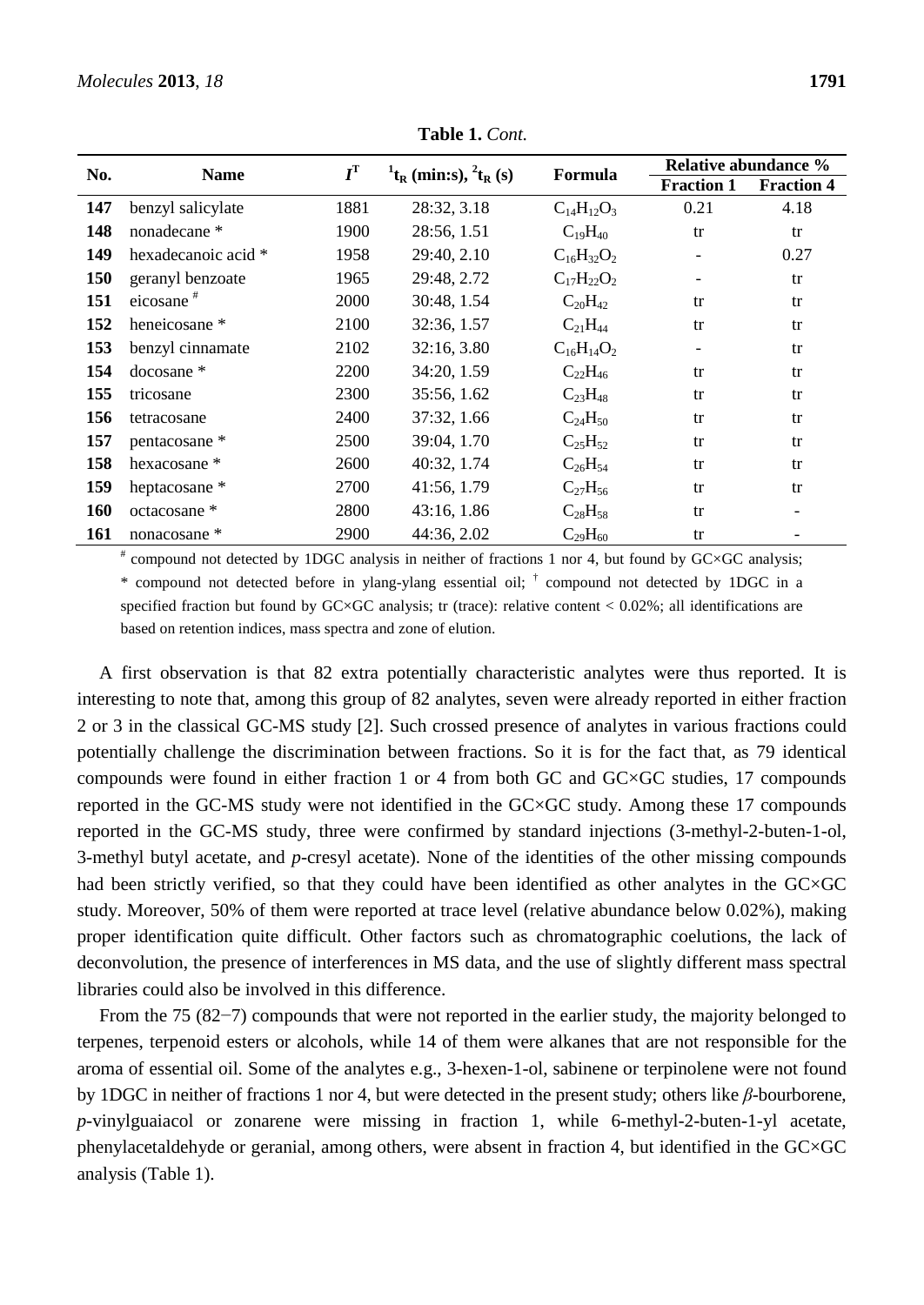Figure 3 shows the differences between the two distillate fractions collected after 25 min (a): fraction 1 and 8 h (b): fraction 4 of distillation of mature ylang-ylang flowers harvested in Mayotte. As already mentioned, fraction 4 is richer in high boiling compounds while fraction 1 is richer in more volatile ones.

Figure 3. GC×GC total ion chromatogram (TIC) contour plots of two distillate fractions (**a**) collected after 25 min (fraction 1) and (**b**) after 8 h (fraction 4) of distillation of mature ylang-ylang flowers harvested in Mayotte. Letters A, B, C, D, E, and F correspond to monoterpenes, oxygenated monoterpenes, esters, sesquiterpenes, oxygenated sesquiterpenes, and alkanes, respectively.

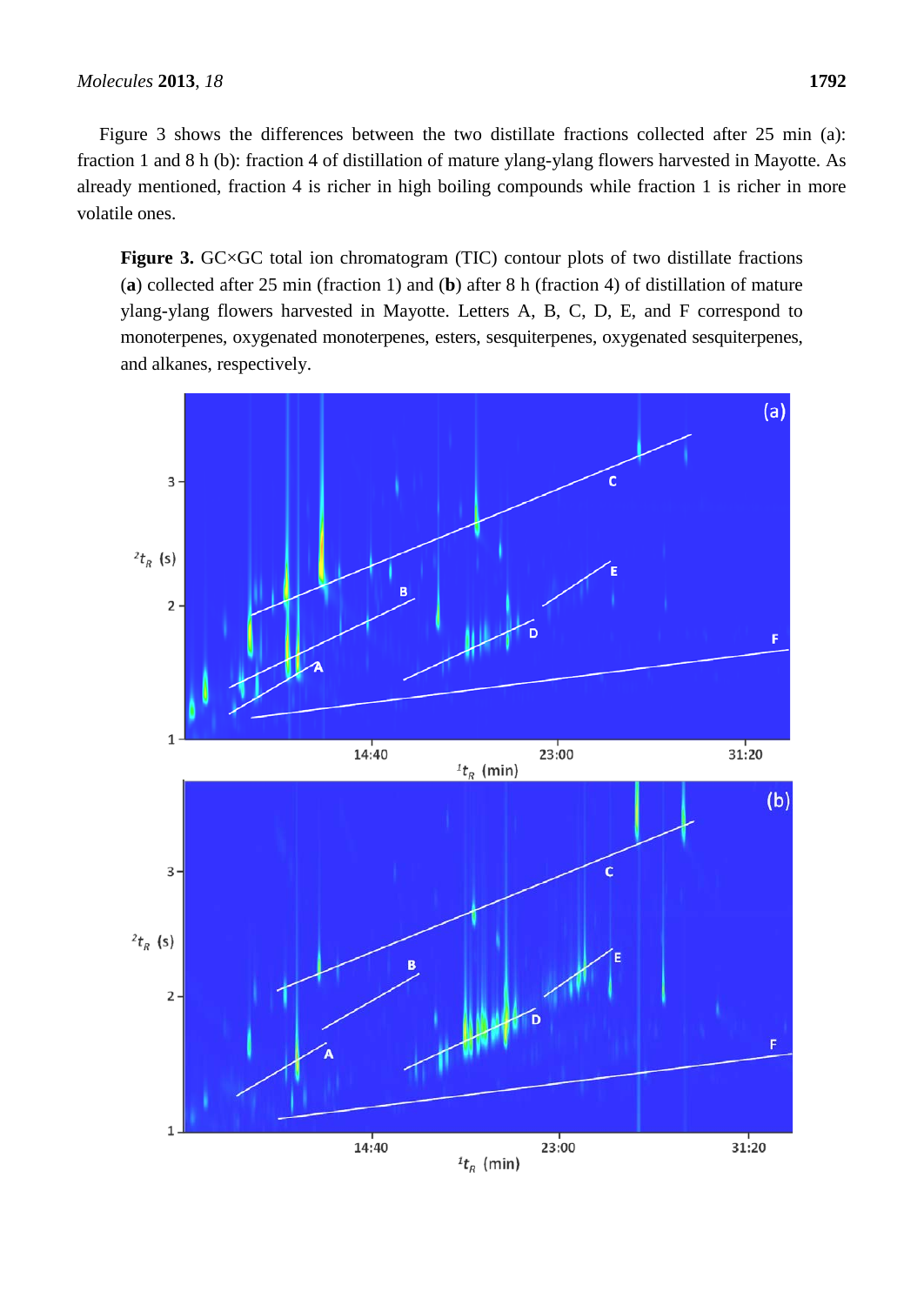Bubble plots presented in Figure 4 further illustrate the differences between the two fractions in terms of relative abundances of the major families of compounds present in the oil. GC×GC analysis allowed much better separation and led to easier identification as compounds with similar chemical properties eluted forming groups in the retention space. Several sesquiterpenes, present especially in fraction 4, could not be identified due to lack of standards and their mass spectra similarity.

**Figure 4.** GC×GC bubble plots of two distillate fractions (**a**) collected after 25 min (fraction 1) and (**b**) after 8 h (fraction 4) of distillation of mature ylang-ylang flowers harvested in Mayotte. Chemical classes: alkanes—grey; monoterpenes—green; oxygenated monoterpenes—red; terpenoid esters—purple; sesquiterpenes—light blue; oxygenated sesquiterpenes—dark blue; esters—dark red; others—orange. The size of the bubbles reflects the relative abundances found in Table 1. Alkanes  $C_{22}-C_{29}$  are not shown.

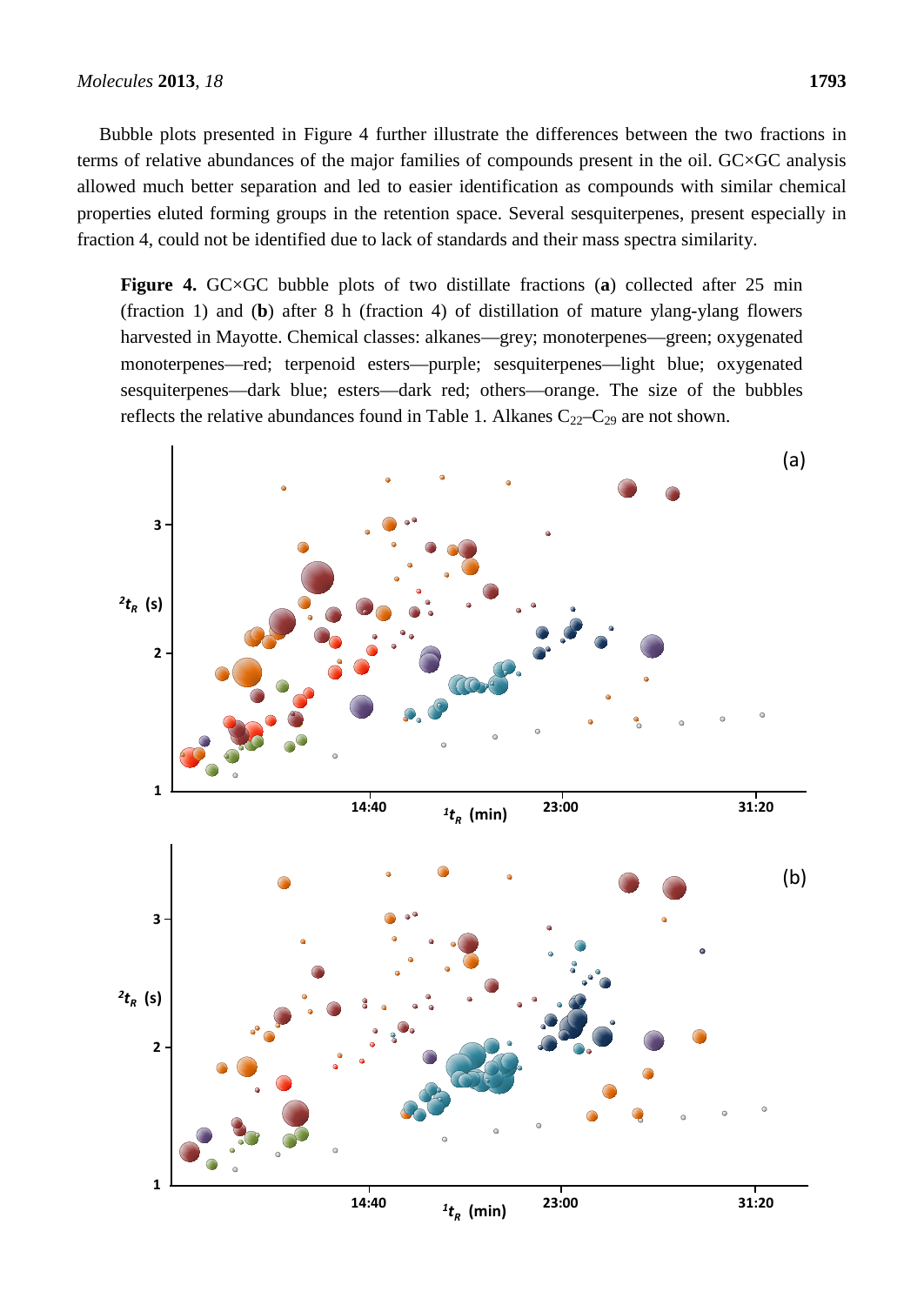Thus, further investigation is necessary to fully characterize the ylang-ylang essential oil. One field of efforts is the writing of specific scripts [18–20] that could allow reprocessing of data to highlight chromatographic zones specific to certain families of compounds and enhance the detectability of low abundance analytes.

#### **3. Experimental**

## *3.1. Plant Material and Essential Oil Distillation*

Fresh, mature flowers of *C. odorata* were collected between 7 am and 8 am in July 2009 in Mavigoni, Mayotte. Seven trees were randomly selected in the plantation and the flowers were pooled to make one composite sample for the distillation, which was performed directly on the field with portable equipment, within an hour of the harvest (350 g of mature flowers from seven trees; 50 g of flowers collected from each tree). The flowers were subjected to hydrodistillation for 8 h using a Clevenger-type apparatus (equipped with a 2 L reactor and a 235 mm vertical column). The flowers were added to the water at 70  $\degree$ C and then brought to the boil. Four separate fractions of the distillate were collected after 25 min (fraction 1), 1 h (fraction 2), 3 h (fraction 3), and 8 h (fraction 4). The essential oils were dried over anhydrous sodium sulfate (0.20 g of anhydrous sodium sulfate for 1.5 mL of essential oil) and kept in amber vials at 4 °C until use. The essential oils were diluted in diethyl ether (4 µL essential oil in 174 µL diethyl ether) containing 2 µL methyl octanoate standard (Sigma-Aldrich, St. Louis, MO, USA) previously diluted in diethyl ether (25 µL standard in 75 µL diethyl ether) Further details on solvents and consumables are available in a previous report [2]. The present study was carried out on fraction 1 and fraction 4.

#### *3.2. GC×GC-TOFMS Parameters*

The GC×GC TOFMS system consisted of an Agilent 7890 (Agilent Technologies, Palo Alto, CA, USA) gas chromatograph and a Pegasus 4D TOFMS (LECO, St. Joseph, MI, USA) equipped with a liquid nitrogen quadruple jet thermal modulator and a secondary oven. The first dimension column was a low-polarity crossbond® silarylene phase exhibiting similar selectivity to 5% phenyl/95% dimethyl polysiloxane phases (Rxi<sup>®</sup>-5Sil MS; 30 m × 0.25 mm i.d. × 0.25 µm film thickness; Restek Corp., Bellefonte, PA, USA) connected by means of a deactivated universal Press-Tight<sup>®</sup> connector (Restek Corp.) to the second dimension. The  ${}^{2}D$  GC column consisted in a medium polarity 50% phenyl polysilphenylene-siloxane phase (BPX50; 1.2 m  $\times$  0.10 mm i.d.  $\times$  0.10 µm film thickness; SGE International, Victoria, Australia). The  $2$ D column was installed in the separate oven located inside the main GC oven, providing more flexible temperature control. The carrier gas was helium at a constant flow rate of 1 mL min<sup>−</sup><sup>1</sup> and the injector split ratio of the split/splitless injector was set to 1:20. The main oven temperature was ramped from 45 °C to 85 °C at 20 °C min<sup>-1</sup> and then to 285 °C at 5 °C min<sup>-1</sup>, with a final isothermal period of 10 min at 285 °C. The secondary oven was programmed with a 5 °C offset above the primary oven. The modulation period was 4 s and a modulator temperature offset of 15 °C above the main oven was applied. The hot pulse duration was set at 600 ms. Mass spectra were acquired in the range *m/z* 30–400 at an acquisition rate of 100 spectra s<sup>-1</sup>. The ion source temperature was set at 230 °C and the transfer line temperature was set at 250 °C. The detector voltage was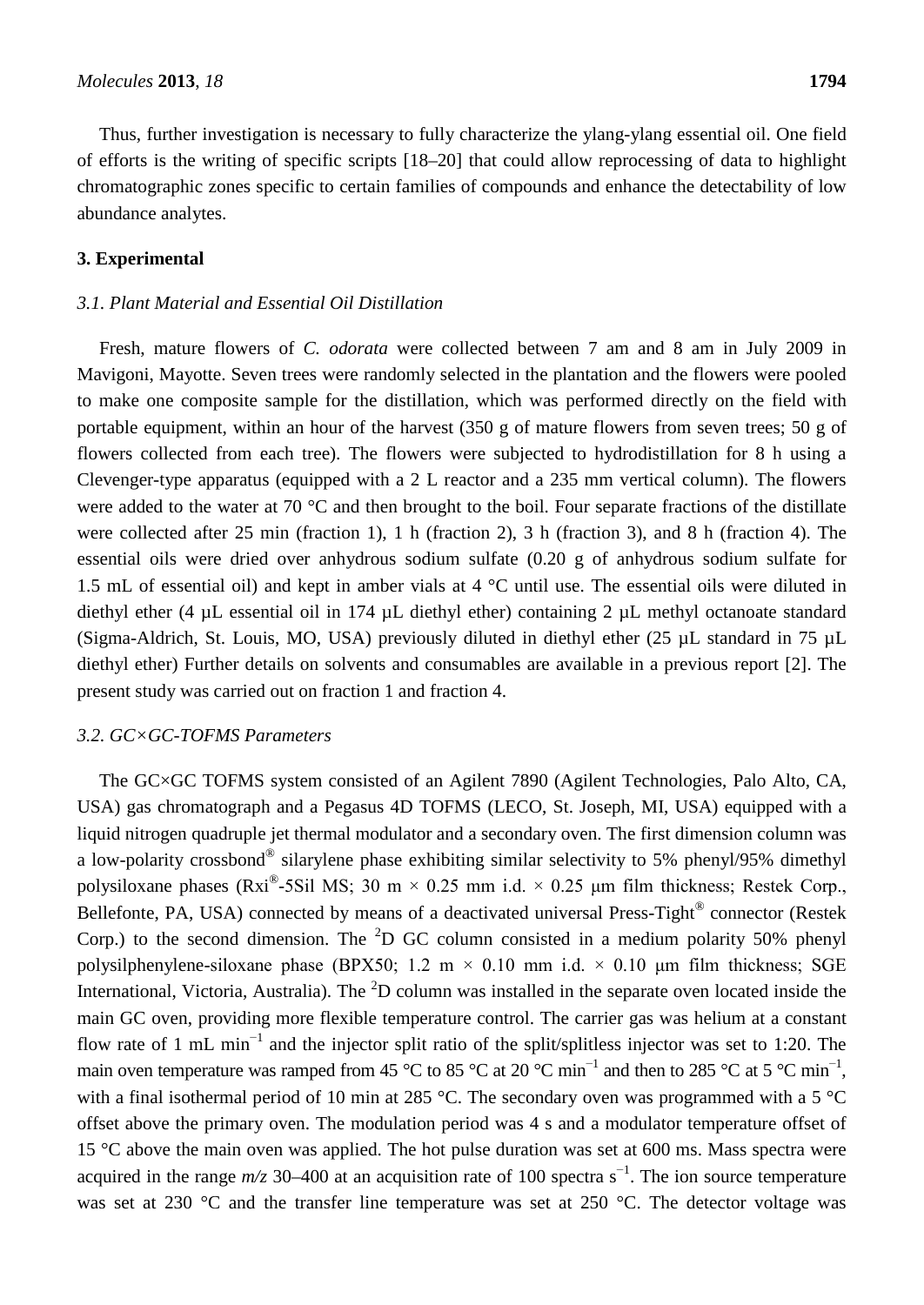1,500 V and the ionization electron energy (EI source) was set at 70 eV. Samples were acquired using LECO ChromaTOF<sup>®</sup> software version 4.32. A solvent acquisition delay of 6 min was used to protect the MS analyzer from excessive solvent exposure.

### *3.3. Data Processing*

Data were processed using LECO ChromaTOF<sup>®</sup> software version 4.33. Automatic peak finding with mass deconvolution were used to create a raw peak table, based on minimum signal to noise ratio of 100 and library matches as requirements for a peak to be included in peak tables. The signal to noise ratio was based on the so-called "unique mass", the most specific mass extracted for an analyte after deconvolution of the MS signal. Further classification processes were applied to remove the chromatographic noise (column bleed) and potential peak tailing issues. Library searching was carried out using NIST/EPA/NIH Mass Spectral Library (NIST 11) and Wiley Registry of Mass Spectral Data (9th Edition). Library similarity factors were reported on a scale of 1,000 unit, the higher the match factor, the better the match, for both forward and reverse searches. Linear retention indices in the first dimension  $(I^T)$  were calculated within the ChromaTOF<sup>®</sup> software using retention times observed for alkane mixture  $C_8 - C_{20}$  (Fluka, Belgium) analyzed under the same chromatographic conditions as for samples. The relative deviation of all  $I<sup>T</sup>$  obtained in the experiments is lower than 3% according to the 5% phenyl methyl column indices previously reported for these compounds. The first and the second dimension retention times,  $I<sup>T</sup>$  and mass spectrometry data were used for compound identifications. Relative abundances (% values) calculations of the compounds were based on the ratio between the peak area of each compound and the sum of areas of all selected compounds.

#### **4. Conclusions**

Although our previous report on the GC-MS analysis of distillate fractions collected at different times of distillation of mature ylang-ylang flowers freshly harvested permitted the update of the chemical composition of ylang-ylang essential oils, the present study demonstrates the possibility to extract more information when GC×GC-TOFMS is used to separate the hundreds of components of the oil. The gain in information on additional individual compounds has a potential interest in enhancing the statistical treatment of the data by highlighting subtle differences between samples, further improving the chemical distinction between extracts of essential oils originating from different geographical locations. On a more fundamental basis, enlarging the list of specific compounds and gaining a better description of chemical polymorphisms could ultimately contribute to detect adulterations or to study the role of the different components of "terroir" effect.

#### **Acknowledgments**

This research was partially supported by the Fonds National de la Recherche Scientifique FRFC project 2.4583.09.C. Céline Benini has received a PhD fellowship from Fund for Research Training in Industry and Agriculture. The authors thank the Centre de cooperation Internationale en Recherche Agronomique pour le Développement of Mayotte. Restek Corporation is acknowledged for supporting chromatographic consumables and columns.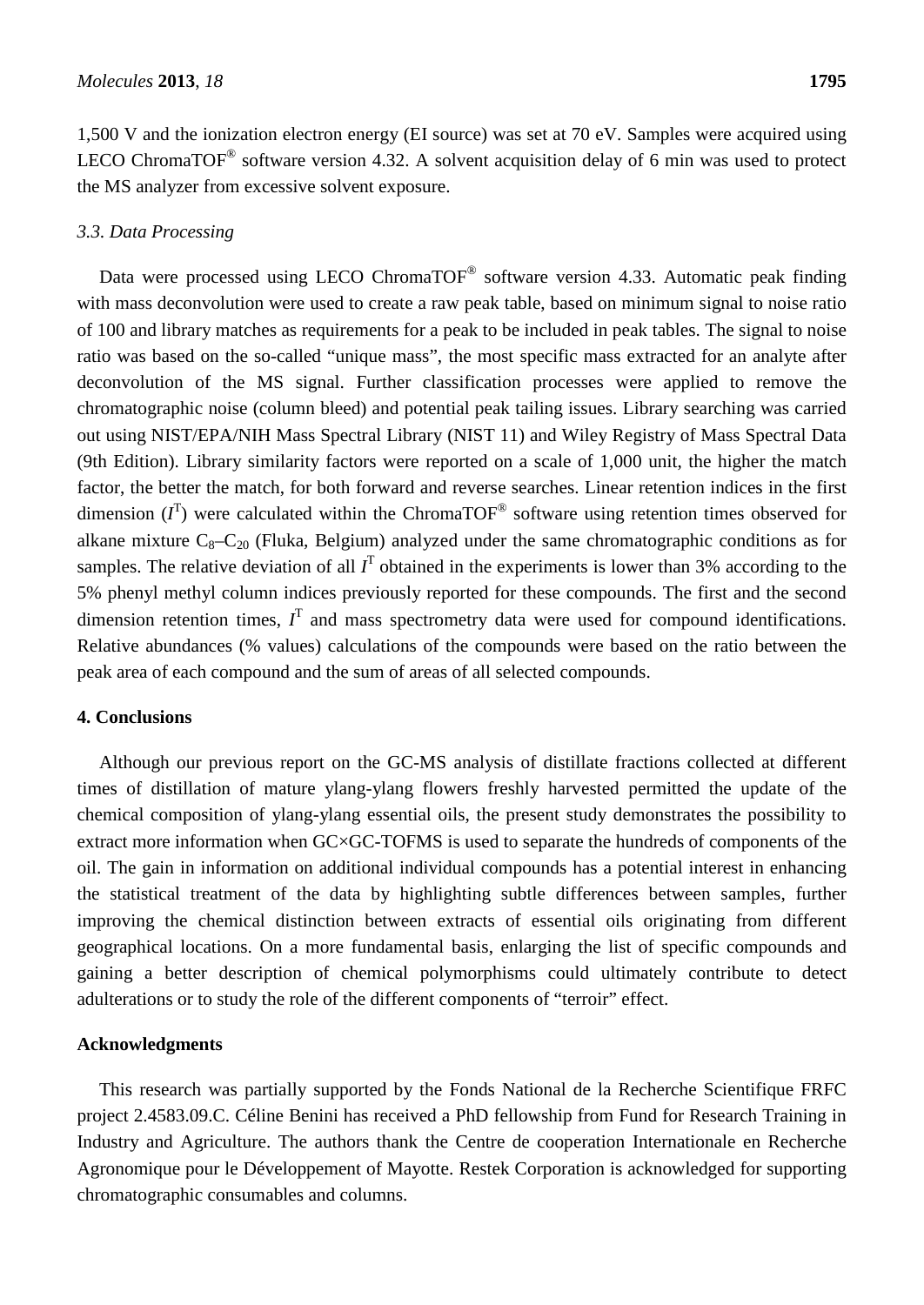## **References**

- 1. Benini, C.; Danflous, J.P.; Wathelet, J.P.; du Jardin, P.; Fauconnier, M.L. Ylang-ylang [*Cananga odorata* (Lam.) Hook. f. & Thomson]: An unknown essential oil plant in an endangered sector. *Biotechnologie Agronomie Société et Environnement* **2010**, *14*, 693–705.
- 2. Benini, C.; Ringuet, M.; Wathelet, J.-P.; Lognay, G.; du Jardin, P.; Fauconnier, M.-L. Variations in the essential oils from ylang-ylang (*Cananga odorata* [Lam.] Hook f. & Thomson forma *genuina*) in the Western Indian Ocean islands. *Flavour Fragr. J.* **2012**, *27*, 356–366.
- 3. Burdock, G.A.; Carabin, L.G. Safety assessment of ylang-ylang oil as a food ingredient. *Food Chem. Toxicol.* **2008**, *46*, 433–445.
- 4. Gaydou, E.M.; Randriamiharisoa, R.; Bianchini, J.P. Composition of the essential oil of Ylang-Ylang (*Cananga odorata* Hook Fil. & Thomson forma *genuina*) from Madagascar. *J. Agric. Food Chem.* **1986**, *34*, 481–487.
- 5. Craig Elevitch. *Cananga odorata* (ylang-ylang). Species profiles for Pacific island agroforestry. Available online: http://www.traditionaltree.org/ (accessed on 3 April 2012).
- 6. FAOSTAT. Exports: Commodities by countries. Available online: http://faostat.fao.org/site/342/ defaut.aspx/ (accessed on 13 January 2013).
- 7. Stashenko, E.E.; Torres, W.; Morales, J.R.M. A study of the compositional variation of the essential oil of ylang-ylang (*Cananga odorata* Hook Fil. & Thomson, forma *genuina*) during flower development. *J. High Resolut. Chromatogr.* **1995**, *18*, 101–104.
- 8. AFNOR. French Standard. *Oil of Ylang-ylang [Cananga odorata (Lam.) Hook. f. & Thomson forma genuina]*; AFNOR: Paris, France, 2005.
- 9. Benini, C.; Mahy, G.; Bizoux, J.-P.; Wathelet, J.-P.; du Jardin, P.; Brostaux, Y.; Fauconnier, M.-L. Comparative chemical and molecular variability of *Cananga odorata* (Lam.) Hook. f. & Thomson forma *genuina* (Ylang-Ylang) in the western indian ocean islands: Implication for valorization. *Chem. Biodivers.* **2012**, *9*, 1389–1402.
- 10. Adahchour, M.; Beens, J.; Vreuls, R.J.J.; Brinkman, U.A.T. Recent developments in comprehensive two-dimensional gas chromatography (GCxGC) IV. Further applications, conclusions and perspectives. *Trends Anal. Chem.* **2006**, *25*, 821–840.
- 11. Górecki, T.; Harynuk, J.; Panić, O. The evolution of comprehensive two-dimensional gas chromatography (GCxGC). *J. Sep. Sci.* **2004**, *27*, 359–379.
- 12. Cordero, C.; Rubiolo, P.; Sgorbini, B.; Galli, M.; Bicchi, C. Comprehensive two-dimensional gas chromatography in the analysis of volatile samples of natural origin: A multidisciplinary approach to evaluate the influence of second dimension column coated with mixed stationary phases on system orthogonality. *J. Chromatogr. A* **2006**, *1132*, 268–279.
- 13. Shellie, R.; Marriott, P. Opportunities for ultra-high resolution analysis of essential oils using comprehensive two-dimensional gas chromatography: A review. *Flavour Fragr. J.* **2003**, *18*, 179–191.
- 14. Tranchida, P.Q.; Shellie, R.A.; Purcaro, G.; Conte, L.S.; Dugo, P.; Dugo, G.; Mondello, L. Analysis of fresh and aged tea tree essential oils by using GC×GC-qMS. *J. Chromatogr. Sci.* **2010**, *48*, 262–266.